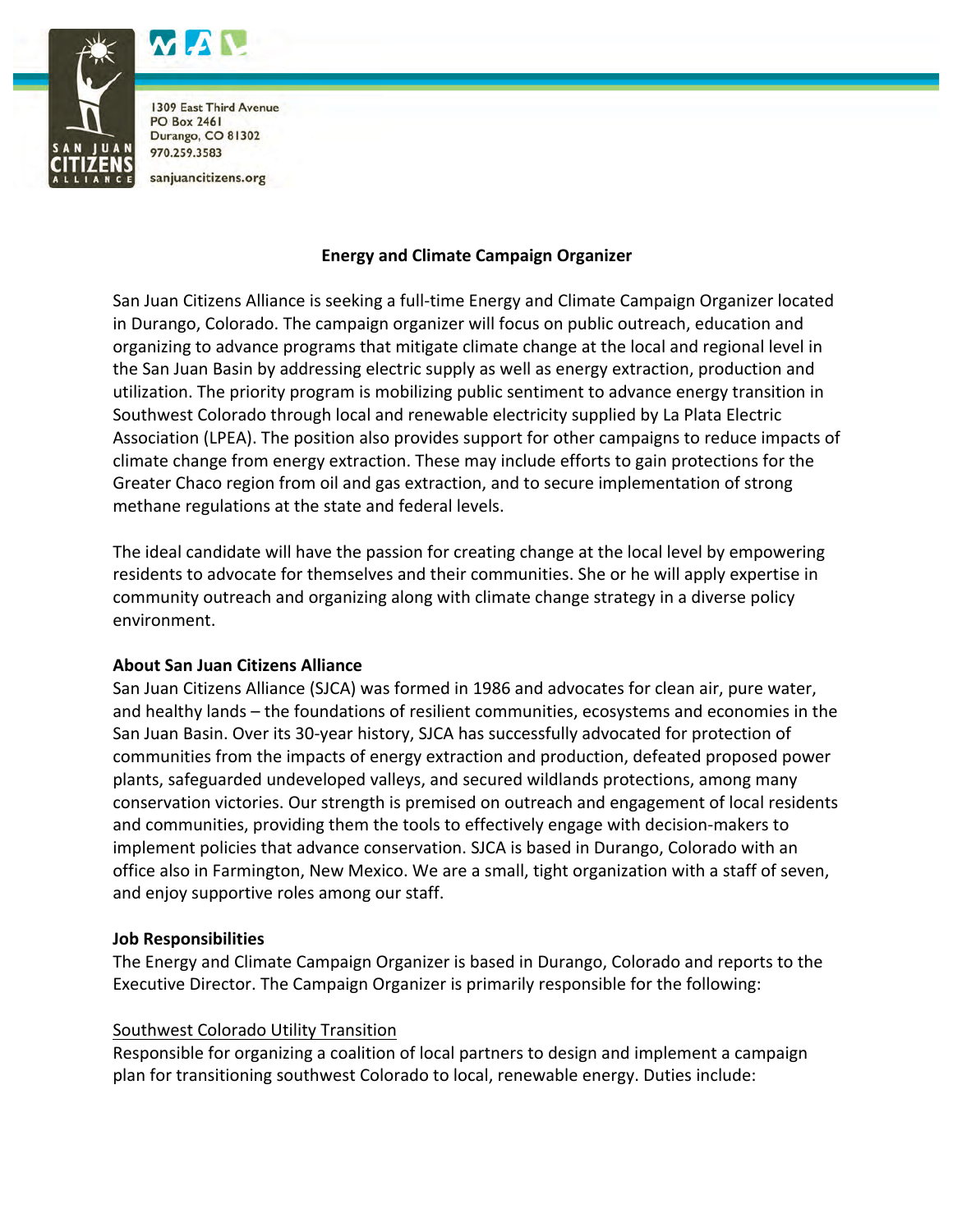- Organizing a coalition of local partners to frame and facilitate the transition of southwest Colorado to local, renewable energy.
- Designing and maintaining a campaign plan for regional energy transition and engaging all stakeholders (i.e. LPEA, cities, counties, other non-profits) in implementing the plan.
- Designing and disseminating educational messaging and materials (print and online) to gather public support for a swift transition.
- Monitoring and reporting on LPEA's activities for transparency, accountability, and to keep track of their renewable energy projects (blogs, website, social media).
- Engaging LPEA members in the co-op's transition to renewable energy (board planning, activities, and elections).
- Representing SJCA in interactions with other Tri-State rural electric cooperative memberships for possible collaborations.

# Energy Extraction

Responsible for raising the voices of San Juan Basin citizens in the fight for stronger methane pollution protection. The campaign may include:

- Monitoring and networking with national and state-wide methane coalitions and campaigns.
- Creating online and print educational content and materials.
- Monitoring public federal and state rulemaking (or un-making) processes and gathering public support when needed (for comments, rallies, etc.).
- Elevating the Four Corners Methane Hotspot in national methane media coverage.

Responsible for educating and engaging SJCA members and the public in efforts to mitigate oil and gas extraction impacts. Duties may include:

- Creating online and print educational content and materials about the Greater Chaco area, why it deserves protection, and highlighting strategic steps.
- Organizing around public processes such as BLM's Resource Management Plan Amendment and scheduled lease sales (for comments, rallies, etc).

# **Qualifications**

We are seeking a flexible, inquisitive, problem solver with outstanding people skills and organizational abilities. The ideal candidate possesses:

- Experience with environmental, social, and economic justice issues, particularly around aspects of climate change.
- Experience organizing events and recruiting and managing volunteers.
- Comfortable discussing local, state, and federal conservation issues with the media, business owners, local elected officials, partner organizations, and a diverse array of community members.
- Creativity and critical thinking when brainstorming and problem-solving;
- Ability to grapple with new information, quickly grasp central points, and distill that information for members and volunteers.
- Natural affinity for engaging with diverse community stakeholders and partners, including those with competing viewpoints.